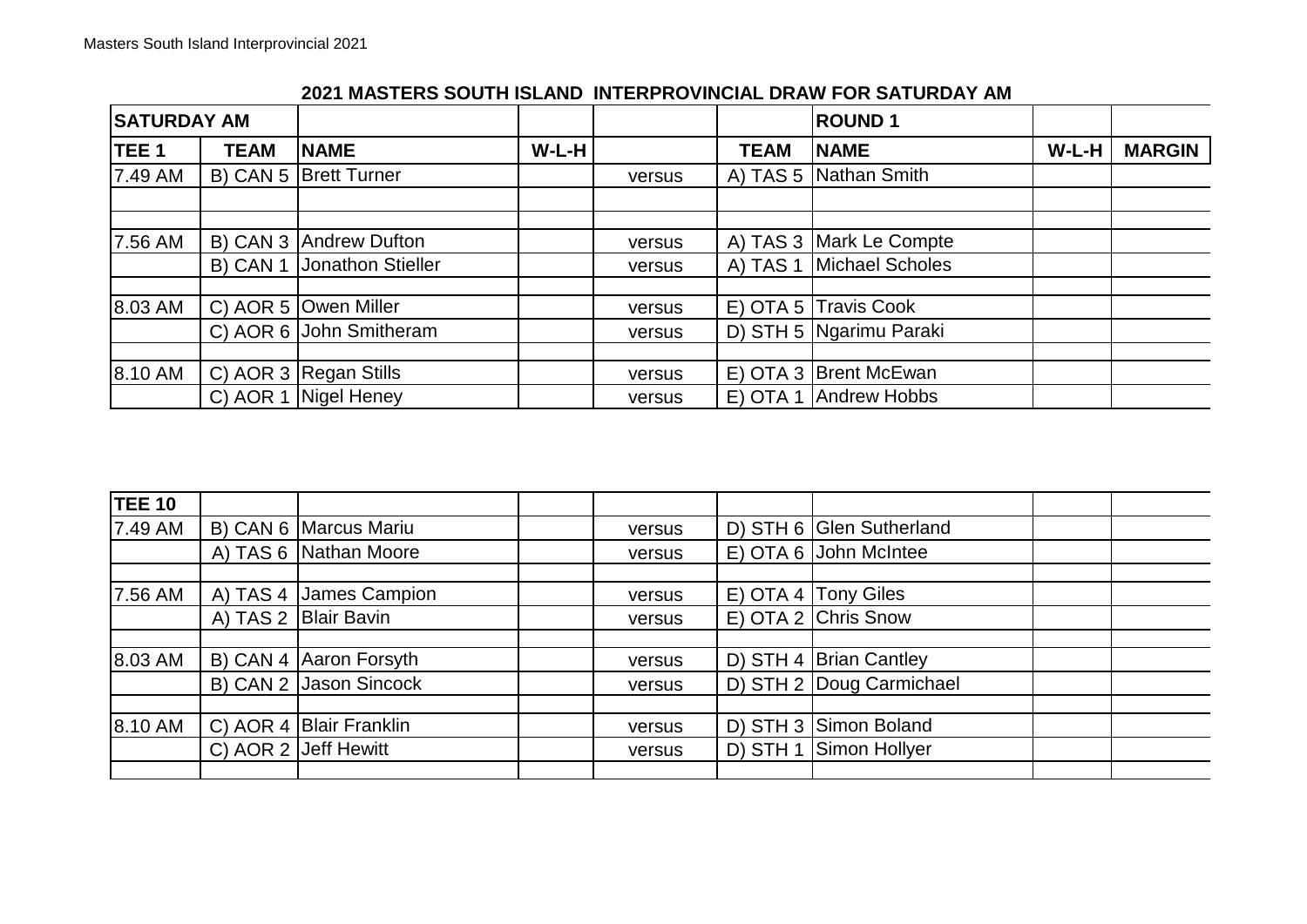| <b>SATURDAY PM</b> |             |                                   |       |        |             | <b>ROUND 2</b>             |       |               |
|--------------------|-------------|-----------------------------------|-------|--------|-------------|----------------------------|-------|---------------|
| <b>TEE1</b>        | <b>TEAM</b> | <b>INAME</b>                      | W-L-H |        | <b>TEAM</b> | <b>NAME</b>                | W-L-H | <b>MARGIN</b> |
|                    |             | 12.21 PM D) STH 6 Glen Sutherland |       | versus |             | C) AOR 5 Owen Miller       |       |               |
|                    |             |                                   |       |        |             |                            |       |               |
|                    |             |                                   |       |        |             |                            |       |               |
|                    |             | 12.28 PM E) OTA 3 Brent McEwan    |       | versus |             | A) TAS 3 Mark Le Compte    |       |               |
|                    |             | E) OTA 1 Andrew Hobbs             |       | versus |             | A) TAS 1 Michael Scholes   |       |               |
|                    |             | 12.35 PM E) OTA 5 Travis Cook     |       | versus |             | A) TAS 5 Nathan Smith      |       |               |
|                    |             | D) STH 5 Ngarimu Paraki           |       | versus |             | B) CAN 5 Brett Turner      |       |               |
|                    |             |                                   |       |        |             |                            |       |               |
|                    |             | 12.42 PM D) STH 3 Simon Boland    |       | versus |             | B) CAN 3 Andrew Dufton     |       |               |
|                    |             | D) STH 1 Simon Hollyer            |       | versus |             | B) CAN 1 Jonathon Stieller |       |               |

## **2021 MASTERS SOUTH ISLAND INTERPROVINCIAL DRAW FOR SATURDAY PM**

| <b>TEE 10</b> |                                 |        |                         |  |
|---------------|---------------------------------|--------|-------------------------|--|
|               | 12.21 PM E) OTA 6 John McIntee  | versus | C) AOR 6 John Smitheram |  |
|               | B) CAN 6 Marcus Mariu           | versus | A) TAS 6 Nathan Moore   |  |
|               |                                 |        |                         |  |
|               | 12.28 PM D) STH 4 Brian Cantley | versus | C) AOR 3 Regan Stills   |  |
|               | D) STH 2 Doug Carmichael        | versus | C) AOR 1 Nigel Heney    |  |
|               |                                 |        |                         |  |
|               | 12.35 PM E) OTA 4 Tony Giles    | versus | C) AOR 4 Blair Franklin |  |
|               | E) OTA 2 Chris Snow             | versus | C) AOR 2 Jeff Hewitt    |  |
|               |                                 |        |                         |  |
|               | 12.42 PM B) CAN 4 Aaron Forsyth | versus | A) TAS 4 James Campion  |  |
|               | B) CAN 2 Jason Sincock          | versus | A) TAS 2 Blair Bavin    |  |
|               |                                 |        |                         |  |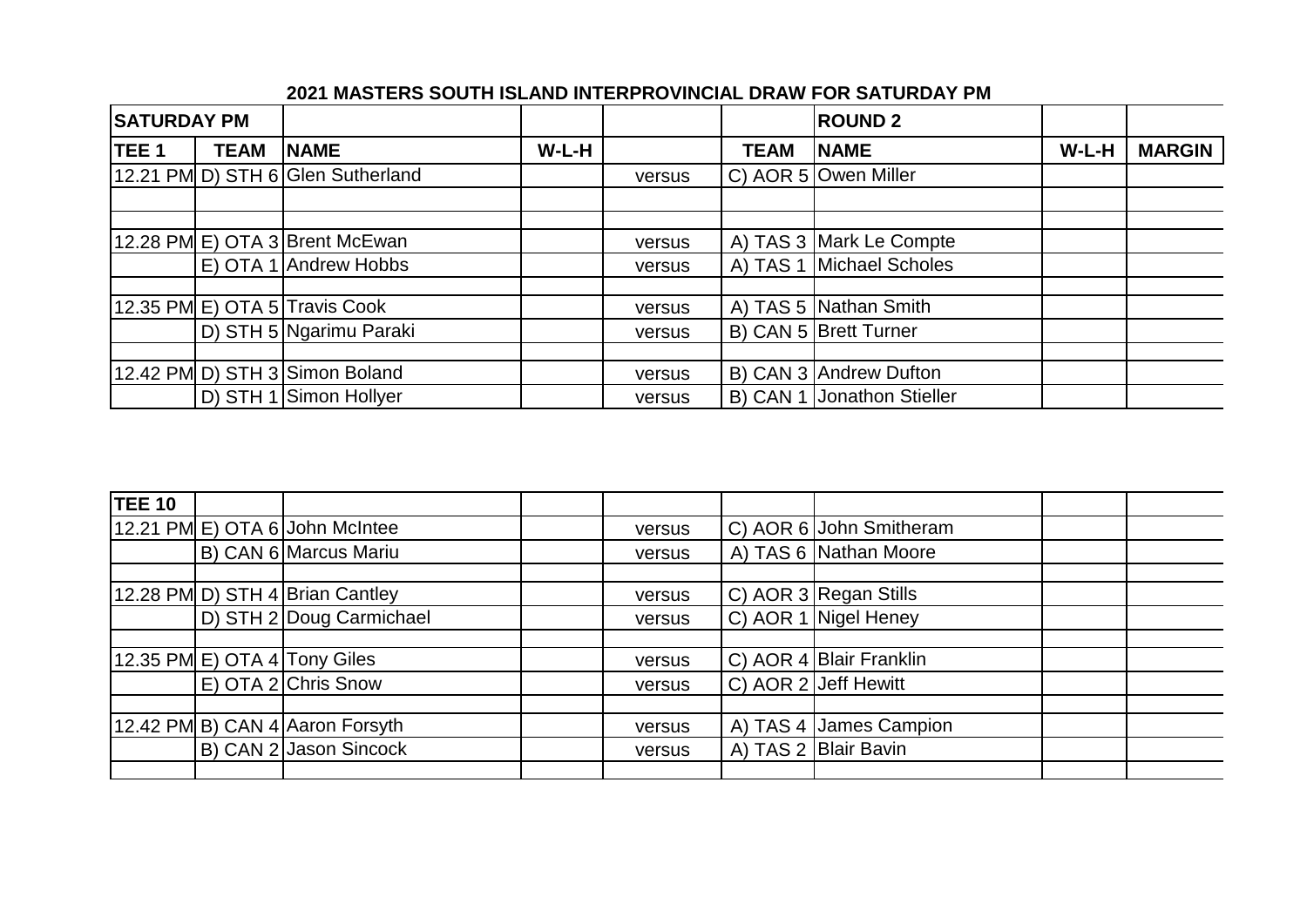| <b>SUNDAY AM</b> |             |                                            |       |        | <b>ROUND3</b>            |       |               |
|------------------|-------------|--------------------------------------------|-------|--------|--------------------------|-------|---------------|
| TEE <sub>1</sub> | <b>TEAM</b> | <b>NAME</b>                                | W-L-H |        | <b>NAME</b>              | W-L-H | <b>MARGIN</b> |
|                  |             | [7.49 AM C) AOR 6 John Smitheram           |       | versus | A) TAS 6   Nathan Moore  |       |               |
|                  |             |                                            |       |        |                          |       |               |
|                  |             | 7.56 AM C) AOR 4 Blair Franklin            |       | versus | A) TAS 4   James Campion |       |               |
|                  |             | C) AOR 2 Jeff Hewitt                       |       | versus | A) TAS 2   Blair Bavin   |       |               |
|                  |             | 8.03 AM B) CAN 6 Marcus Mariu              |       | versus | E) OTA 5 Travis Cook     |       |               |
|                  |             | D) STH 6 Glen Sutherland                   |       | versus | E) OTA 6 John McIntee    |       |               |
|                  |             | $ 8.10 \text{ AM} $ D) STH 4 Brian Cantley |       | versus | E) OTA 4   Tony Giles    |       |               |
|                  |             | D) STH 2 Doug Carmichael                   |       | versus | E) OTA 2 Chris Snow      |       |               |

## **2021 MASTERS SOUTH ISLAND INTERPROVINCIAL DRAW FOR SUNDAY AM**

| <b>TEE 10</b> |                                           |        |          |                           |  |
|---------------|-------------------------------------------|--------|----------|---------------------------|--|
|               | 7.49 AM D) STH 5 Ngarimu Paraki           | versus |          | A) TAS 5   Nathan Smith   |  |
|               | B) CAN 5 Brett Turner                     | versus |          | C) AOR 5 Owen Miller      |  |
|               |                                           |        |          |                           |  |
|               | 7.56 AM   B) CAN 4 Aaron Forsyth          | versus |          | E) OTA 3   Brent McEwan   |  |
|               | B) CAN 2 Jason Sincock                    | versus |          | E) OTA 1 Andrew Hobbs     |  |
|               |                                           |        |          |                           |  |
|               | 8.03 AM   B) CAN 3   Andrew Dufton        | versus |          | C) AOR 3 Regan Stills     |  |
|               | B) CAN 1 Jonathon Stieller                | versus |          | C) AOR 1 Nigel Heney      |  |
|               |                                           |        |          |                           |  |
|               | $ 8.10 \text{ AM} $ D) STH 3 Simon Boland | versus |          | A) TAS 3   Mark Le Compte |  |
|               | D) STH 1 Simon Hollyer                    | versus | A) TAS 1 | Michael Scholes           |  |
|               |                                           |        |          |                           |  |